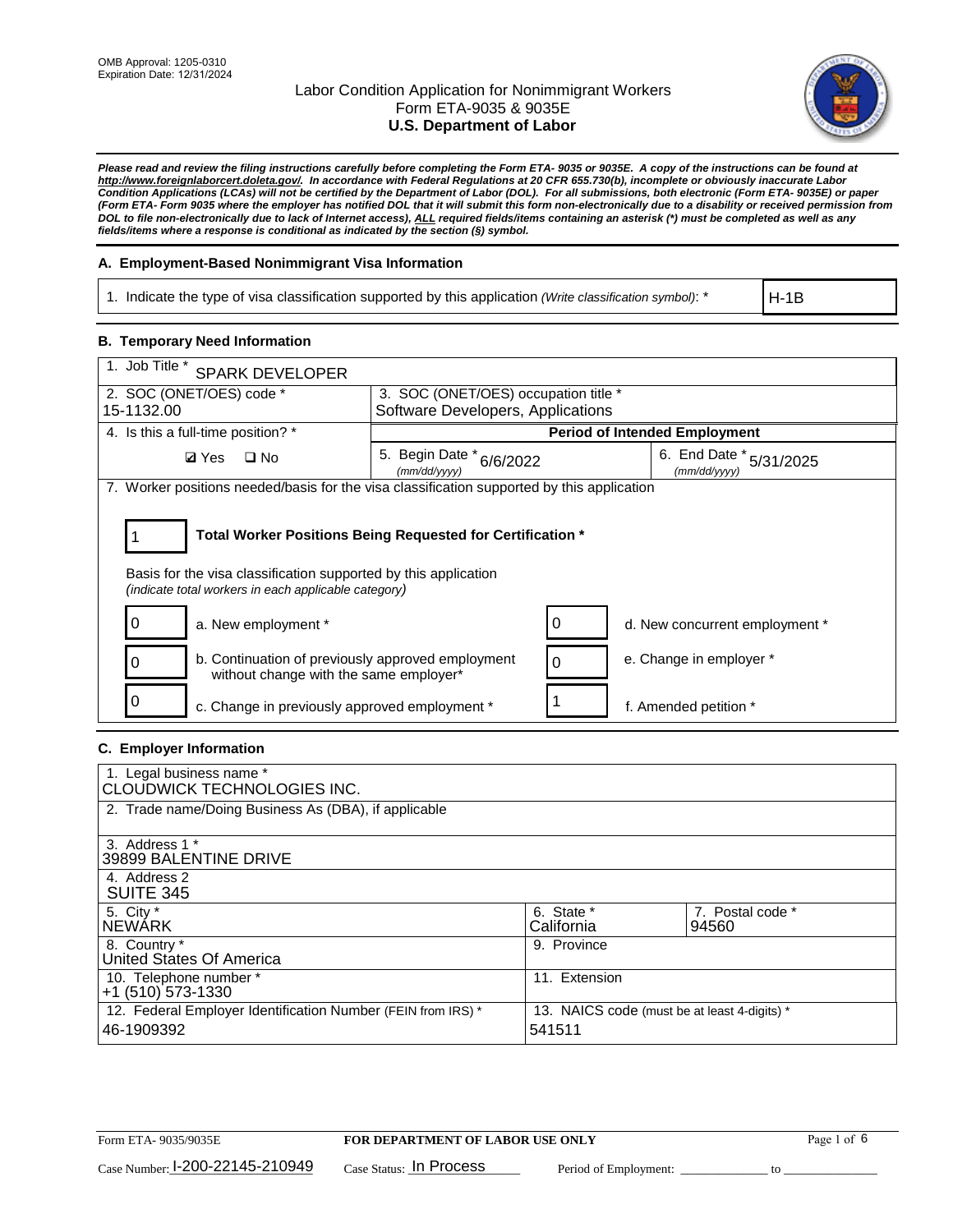

## **D. Employer Point of Contact Information**

**Important Note**: The information contained in this Section must be that of an employee of the employer who is authorized to act on behalf of the employer in labor certification matters. The information in this Section must be different from the agent or attorney information listed in Section E, unless the attorney is an employee of the employer.

| 1. Contact's last (family) name *                   | 2. First (given) name * |                          | 3. Middle name(s)         |
|-----------------------------------------------------|-------------------------|--------------------------|---------------------------|
| <b>CHHABRA</b>                                      | <b>MANINDER</b>         |                          | <b>SINGH</b>              |
| 4. Contact's job title *<br>CHIEF EXECUTIVE OFFICER |                         |                          |                           |
| 5. Address 1 *<br>39899 BALENTINE DRIVE             |                         |                          |                           |
| 6. Address 2<br><b>SUITE 345</b>                    |                         |                          |                           |
| 7. City *<br><b>NEWÁRK</b>                          |                         | 8. State *<br>California | 9. Postal code *<br>94560 |
| 10. Country *<br>United States Of America           |                         | 11. Province             |                           |
| 12. Telephone number *                              | Extension<br>13.        | 14. E-Mail address       |                           |
| +1 (510) 573-1330                                   |                         | MANI@CLOUDWICK.COM       |                           |

# **E. Attorney or Agent Information (If applicable)**

**Important Note**: The employer authorizes the attorney or agent identified in this section to act on its behalf in connection with the filing of this application.

| 1. Is the employer represented by an attorney or agent in the filing of this application? *<br>If "Yes," complete the remainder of Section E below. |  |                 |                                            |                              | <b>Ø</b> Yes<br>$\Box$ No |                                                      |  |
|-----------------------------------------------------------------------------------------------------------------------------------------------------|--|-----------------|--------------------------------------------|------------------------------|---------------------------|------------------------------------------------------|--|
| 3. First (given) name $\S$<br>2. Attorney or Agent's last (family) name §                                                                           |  |                 |                                            |                              |                           | 4. Middle name(s)                                    |  |
| AHLUWALIA                                                                                                                                           |  | <b>INDERJIT</b> |                                            |                              | <b>SINGH</b>              |                                                      |  |
| 5. Address 1 §<br>1871 THE ALAMEDA                                                                                                                  |  |                 |                                            |                              |                           |                                                      |  |
| 6. Address 2<br>SUITE 333                                                                                                                           |  |                 |                                            |                              |                           |                                                      |  |
| 7. City §<br>SAN JOSE                                                                                                                               |  |                 | 8. State §<br>California                   |                              | 9. Postal code §<br>95126 |                                                      |  |
| 10. Country §<br>United States Of America                                                                                                           |  |                 | 11. Province                               |                              |                           |                                                      |  |
| 12. Telephone number §                                                                                                                              |  | 13. Extension   | 14. E-Mail address                         |                              |                           |                                                      |  |
| +1 (408) 981-7696                                                                                                                                   |  |                 |                                            | INDER@AHLUWALIA-FIRM.COM     |                           |                                                      |  |
| 15. Law firm/Business name §                                                                                                                        |  |                 |                                            | 16. Law firm/Business FEIN § |                           |                                                      |  |
| THE AHLUWALIA FIRM                                                                                                                                  |  |                 |                                            | 26-2910905                   |                           |                                                      |  |
| 17. State Bar number (only if attorney) §                                                                                                           |  |                 |                                            |                              |                           | 18. State of highest court where attorney is in good |  |
| 26168                                                                                                                                               |  |                 | standing (only if attorney) §<br>Tennessee |                              |                           |                                                      |  |
| 19. Name of the highest State court where attorney is in good standing (only if attorney) §                                                         |  |                 |                                            |                              |                           |                                                      |  |
| TENNESSEE SUPREME COURT                                                                                                                             |  |                 |                                            |                              |                           |                                                      |  |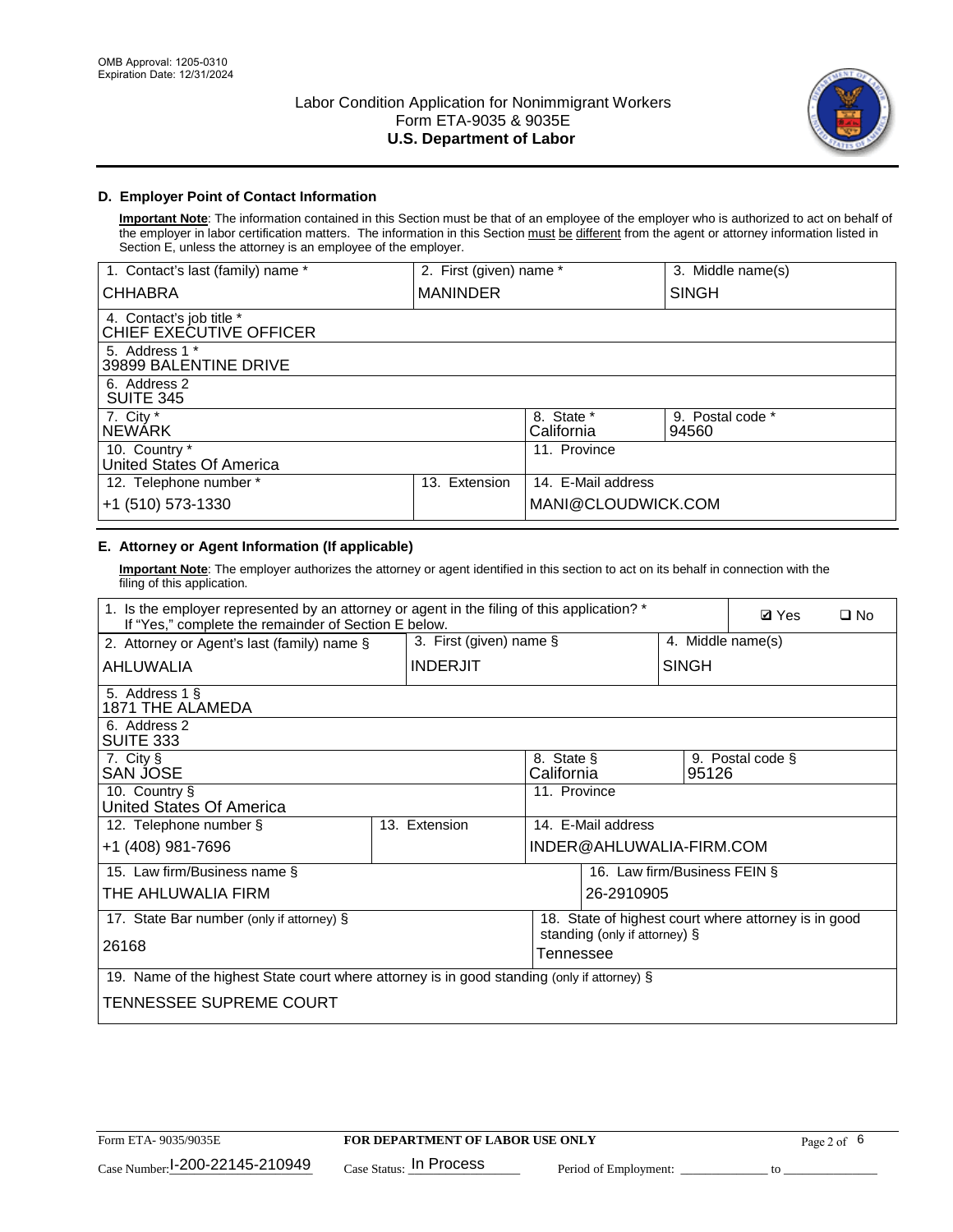

### **F. Employment and Wage Information**

**Important Note**: The employer must define the intended place(s) of employment with as much geographic specificity as possible. Each intended place(s) of employment listed below must be the worksite or physical location where the work will actually be performed and cannot be a P.O. Box. The employer must identify all intended places of employment, including those of short duration, on the LCA. 20 CFR 655.730(c)(5). If the employer is submitting this form non-electronically and the work is expected to be performed in more than one location, an attachment must be submitted in order to complete this section. An employer has the option to use either a single Form ETA-9035/9035E or multiple forms to disclose all intended places of employment. If the employer has more than ten (10) intended places of employment at the time of filing this application, the employer must file as many additional LCAs as are necessary to list all intended places of employment. See the form instructions for further information about identifying all intended places of employment.

### a.*Place of Employment Information* 1

|                                                                              | 1. Enter the estimated number of workers that will perform work at this place of employment under<br>1<br>the LCA.*                                                 |  |                                          |                      |                          |             |  |
|------------------------------------------------------------------------------|---------------------------------------------------------------------------------------------------------------------------------------------------------------------|--|------------------------------------------|----------------------|--------------------------|-------------|--|
|                                                                              | 2. Indicate whether the worker(s) subject to this LCA will be placed with a secondary entity at this<br>place of employment. *                                      |  |                                          |                      |                          | <b>Z</b> No |  |
|                                                                              | 3. If "Yes" to question 2, provide the legal business name of the secondary entity. §                                                                               |  |                                          |                      |                          |             |  |
|                                                                              | 4. Address 1 *                                                                                                                                                      |  |                                          |                      |                          |             |  |
|                                                                              | 10515 221st Ln NE                                                                                                                                                   |  |                                          |                      |                          |             |  |
| <b>Unit 203</b>                                                              | 5. Address 2                                                                                                                                                        |  |                                          |                      |                          |             |  |
| 6. City $*$                                                                  | <b>REDMOND</b>                                                                                                                                                      |  | 7. County *<br>King                      |                      |                          |             |  |
| 8. State/District/Territory *<br>9. Postal code *<br>Washington<br>98053     |                                                                                                                                                                     |  |                                          |                      |                          |             |  |
| 10. Wage Rate Paid to Nonimmigrant Workers *<br>10a. Per: (Choose only one)* |                                                                                                                                                                     |  |                                          |                      |                          |             |  |
|                                                                              | □ Hour □ Week □ Bi-Weekly □ Month ☑ Year<br>From* \$162510 00 To: \$<br>200000 00                                                                                   |  |                                          |                      |                          |             |  |
|                                                                              | 11. Prevailing Wage Rate *                                                                                                                                          |  | 11a. Per: (Choose only one)*             |                      |                          |             |  |
|                                                                              | 162510 00<br>$\mathbf{\$}$                                                                                                                                          |  | □ Hour □ Week □ Bi-Weekly □ Month ☑ Year |                      |                          |             |  |
|                                                                              | Questions 12-14. Identify the source used for the prevailing wage (PW) (check and fully complete only one): *                                                       |  |                                          |                      |                          |             |  |
| 12.<br>$\Box$                                                                | A Prevailing Wage Determination (PWD) issued by the Department of Labor                                                                                             |  |                                          |                      | a. PWD tracking number § |             |  |
| 13.<br>$\mathbf v$                                                           | A PW obtained independently from the Occupational Employment Statistics (OES) Program                                                                               |  |                                          |                      |                          |             |  |
|                                                                              | a. Wage Level (check one): §                                                                                                                                        |  |                                          | b. Source Year §     |                          |             |  |
|                                                                              | □⊪<br>$\square$ $\square$<br>D IV<br>□⊥<br>$\Box$ N/A                                                                                                               |  |                                          | 7/1/2021 - 6/30/2022 |                          |             |  |
| 14.                                                                          | A PW obtained using another legitimate source (other than OES) or an independent authoritative source                                                               |  |                                          |                      |                          |             |  |
|                                                                              | a. Source Type (check one): §<br>b. Source Year §<br>$\Box$ CBA                                                                                                     |  |                                          |                      |                          |             |  |
|                                                                              | $\Box$ DBA<br>$\square$ SCA<br>$\Box$ Other/ PW Survey<br>c. If responded "Other/ PW Survey" in question 14.a, enter the name of the survey producer or publisher § |  |                                          |                      |                          |             |  |
|                                                                              |                                                                                                                                                                     |  |                                          |                      |                          |             |  |
|                                                                              | d. If responded "Other/ PW Survey" in question 14.a, enter the title or name of the PW survey §                                                                     |  |                                          |                      |                          |             |  |
|                                                                              |                                                                                                                                                                     |  |                                          |                      |                          |             |  |
|                                                                              |                                                                                                                                                                     |  |                                          |                      |                          |             |  |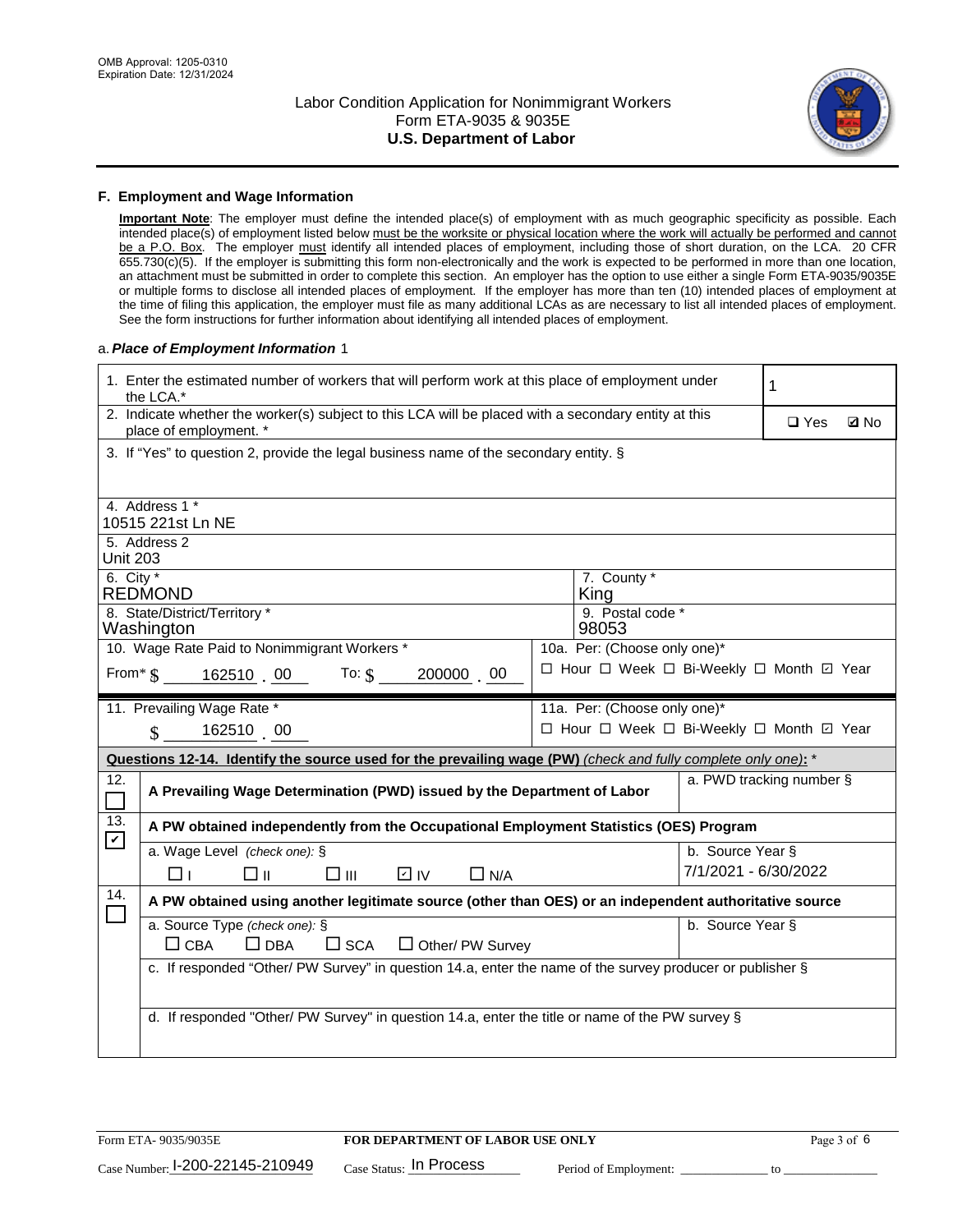

# **G. Employer Labor Condition Statements**

! *Important Note:* In order for your application to be processed, you MUST read Section G of the Form ETA-9035CP - General Instructions for the 9035 & 9035E under the heading "Employer Labor Condition Statements" and agree to all four (4) labor condition statements summarized below:

- (1) **Wages:** The employer shall pay nonimmigrant workers at least the prevailing wage or the employer's actual wage, whichever is higher, and pay for non-productive time. The employer shall offer nonimmigrant workers benefits and eligibility for benefits provided as compensation for services on the same basis as the employer offers to U.S. workers. The employer shall not make deductions to recoup a business expense(s) of the employer including attorney fees and other costs connected to the performance of H-1B, H-1B1, or E-3 program functions which are required to be performed by the employer. This includes expenses related to the preparation and filing of this LCA and related visa petition information. 20 CFR 655.731;
- (2) **Working Conditions:** The employer shall provide working conditions for nonimmigrants which will not adversely affect the working conditions of workers similarly employed. The employer's obligation regarding working conditions shall extend for the duration of the validity period of the certified LCA or the period during which the worker(s) working pursuant to this LCA is employed by the employer, whichever is longer. 20 CFR 655.732;
- (3) **Strike, Lockout, or Work Stoppage:** At the time of filing this LCA, the employer is not involved in a strike, lockout, or work stoppage in the course of a labor dispute in the occupational classification in the area(s) of intended employment. The employer will notify the Department of Labor within 3 days of the occurrence of a strike or lockout in the occupation, and in that event the LCA will not be used to support a petition filing with the U.S. Citizenship and Immigration Services (USCIS) until the DOL Employment and Training Administration (ETA) determines that the strike or lockout has ended. 20 CFR 655.733; and
- (4) **Notice:** Notice of the LCA filing was provided no more than 30 days before the filing of this LCA or will be provided on the day this LCA is filed to the bargaining representative in the occupation and area of intended employment, or if there is no bargaining representative, to workers in the occupation at the place(s) of employment either by electronic or physical posting. This notice was or will be posted for a total period of 10 days, except that if employees are provided individual direct notice by e-mail, notification need only be given once. A copy of the notice documentation will be maintained in the employer's public access file. A copy of this LCA will be provided to each nonimmigrant worker employed pursuant to the LCA. The employer shall, no later than the date the worker(s) report to work at the place(s) of employment, provide a signed copy of the certified LCA to the worker(s) working pursuant to this LCA. 20 CFR 655.734.

1. **I have read and agree to** Labor Condition Statements 1, 2, 3, and 4 above and as fully explained in Section G of the Form ETA-9035CP – General Instructions for the 9035 & 9035E and the Department's regulations at 20 CFR 655 Subpart H. \*

**Ø**Yes ロNo

## **H. Additional Employer Labor Condition Statements –H-1B Employers ONLY**

!**Important Note***:* In order for your H-1B application to be processed, you MUST read Section H – Subsection 1 of the Form ETA 9035CP – General Instructions for the 9035 & 9035E under the heading "Additional Employer Labor Condition Statements" and answer the questions below.

#### *a. Subsection 1*

| 1. At the time of filing this LCA, is the employer H-1B dependent? §                                                                                                                                                                                                  |  | ⊡ Yes | $\Box$ No |              |
|-----------------------------------------------------------------------------------------------------------------------------------------------------------------------------------------------------------------------------------------------------------------------|--|-------|-----------|--------------|
| 2. At the time of filing this LCA, is the employer a willful violator? $\S$                                                                                                                                                                                           |  |       | ⊡ No      |              |
| 3. If "Yes" is marked in questions H.1 and/or H.2, you must answer "Yes" or "No" regarding<br>whether the employer will use this application ONLY to support H-1B petitions or extensions of<br>status for exempt H-1B nonimmigrant workers? §                        |  |       | $\Box$ No |              |
| 4. If "Yes" is marked in question H.3, identify the statutory basis for the<br>$\Box$ \$60,000 or higher annual wage<br>exemption of the H-1B nonimmigrant workers associated with this<br>Master's Degree or higher in related specialty<br><b>Both</b><br>LCA.<br>☑ |  |       |           |              |
| H-1B Dependent or Willful Violator Employers -Master's Degree or Higher Exemptions ONLY                                                                                                                                                                               |  |       |           |              |
| 5. Indicate whether a completed Appendix A is attached to this LCA covering any H-1B<br>nonimmigrant worker for whom the statutory exemption will be based <b>ONLY</b> on attainment of a<br>Master's Degree or higher in related specialty. §                        |  |       | ⊡ No      | <b>D</b> N/A |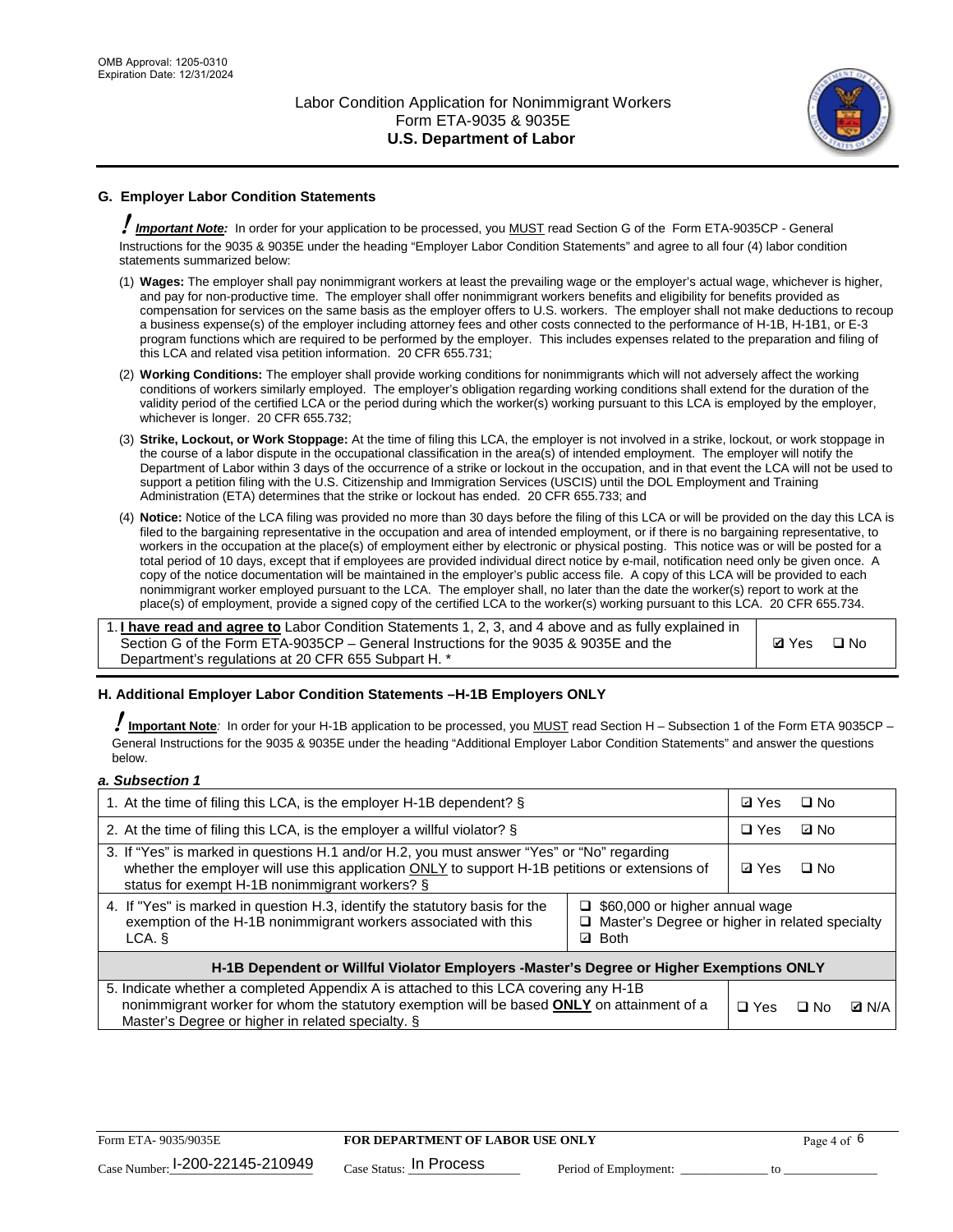

**If you marked "Yes" to questions H.a.1 (H-1B dependent) and/or H.a.2 (H-1B willful violator) and "No" to question H.a.3 (exempt H-1B nonimmigrant workers), you MUST read Section H – Subsection 2 of the Form ETA 9035CP – General Instructions for the 9035 & 9035E under the heading "Additional Employer Labor Condition Statements" and indicate your agreement to all three (3) additional statements summarized below.**

#### *b. Subsection 2*

- A. **Displacement:** An H-1B dependent or willful violator employer is prohibited from displacing a U.S. worker in its own workforce within the period beginning 90 days before and ending 90 days after the date of filing of the visa petition. 20 CFR 655.738(c);
- B. **Secondary Displacement:** An H-1B dependent or willful violator employer is prohibited from placing an H-1B nonimmigrant worker(s) with another/secondary employer where there are indicia of an employment relationship between the nonimmigrant worker(s) and that other/secondary employer (thus possibly affecting the jobs of U.S. workers employed by that other employer), unless and until the employer subject to this LCA makes the inquiries and/or receives the information set forth in 20 CFR 655.738(d)(5) concerning that other/secondary employer's displacement of similarly employed U.S. workers in its workforce within the period beginning 90 days before and ending 90 days after the date of such placement. 20 CFR 655.738(d). Even if the required inquiry of the secondary employer is made, the H-1B dependent or willful violator employer will be subject to a finding of a violation of the secondary displacement prohibition if the secondary employer, in fact, displaces any U.S. worker(s) during the applicable time period; and
- C. **Recruitment and Hiring:** Prior to filing this LCA or any petition or request for extension of status for nonimmigrant worker(s) supported by this LCA, the H-1B dependent or willful violator employer must take good faith steps to recruit U.S. workers for the job(s) using procedures that meet industry-wide standards and offer compensation that is at least as great as the required wage to be paid to the nonimmigrant worker(s) pursuant to 20 CFR 655.731(a). The employer must offer the job(s) to any U.S. worker who applies and is equally or better qualified for the job than the nonimmigrant worker. 20 CFR 655.739.

| 6. I have read and agree to Additional Employer Labor Condition Statements A, B, and C above and |       |           |
|--------------------------------------------------------------------------------------------------|-------|-----------|
| as fully explained in Section H – Subsections 1 and 2 of the Form ETA 9035CP – General           | □ Yes | $\Box$ No |
| Instructions for the 9035 & 9035E and the Department's regulations at 20 CFR 655 Subpart H. §    |       |           |

## **I. Public Disclosure Information**

! **Important Note***:* You must select one or both of the options listed in this Section.

| 1. Public disclosure information in the United States will be kept at: * |  |  |  |  |  |  |
|--------------------------------------------------------------------------|--|--|--|--|--|--|
|--------------------------------------------------------------------------|--|--|--|--|--|--|

**sqrt** Employer's principal place of business □ Place of employment

## **J. Notice of Obligations**

A. Upon receipt of the certified LCA, the employer must take the following actions:

- o Print and sign a hard copy of the LCA if filing electronically (20 CFR 655.730(c)(3));<br>
Maintain the original signed and certified LCA in the employer's files (20 CFR 655.7
- Maintain the original signed and certified LCA in the employer's files (20 CFR 655.705(c)(2); 20 CFR 655.730(c)(3); and 20 CFR 655.760); and
- o Make a copy of the LCA, as well as necessary supporting documentation required by the Department of Labor regulations, available for public examination in a public access file at the employer's principal place of business in the U.S. or at the place of employment within one working day after the date on which the LCA is filed with the Department of Labor (20 CFR 655.705(c)(2) and 20 CFR 655.760).
- B. The employer must develop sufficient documentation to meet its burden of proof with respect to the validity of the statements made in its LCA and the accuracy of information provided, in the event that such statement or information is challenged (20 CFR 655.705(c)(5) and 20 CFR 655.700(d)(4)(iv)).
- C. The employer must make this LCA, supporting documentation, and other records available to officials of the Department of Labor upon request during any investigation under the Immigration and Nationality Act (20 CFR 655.760 and 20 CFR Subpart I).

*I declare under penalty of perjury that I have read and reviewed this application and that to the best of my knowledge, the*  information contained therein is true and accurate. I understand that to knowingly furnish materially false information in the *preparation of this form and any supplement thereto or to aid, abet, or counsel another to do so is a federal offense punishable by fines, imprisonment, or both (18 U.S.C. 2, 1001,1546,1621).*

| 1. Last (family) name of hiring or designated official * 2. First (given) name of hiring or designated official * 3. Middle initial §<br><b>CHHABRA</b> | I MANINDER |                  |  |
|---------------------------------------------------------------------------------------------------------------------------------------------------------|------------|------------------|--|
| 4. Hiring or designated official title *<br>CHIEF EXECUTIVE OFFICER                                                                                     |            |                  |  |
| 5. Signature *                                                                                                                                          |            | 6. Date signed * |  |